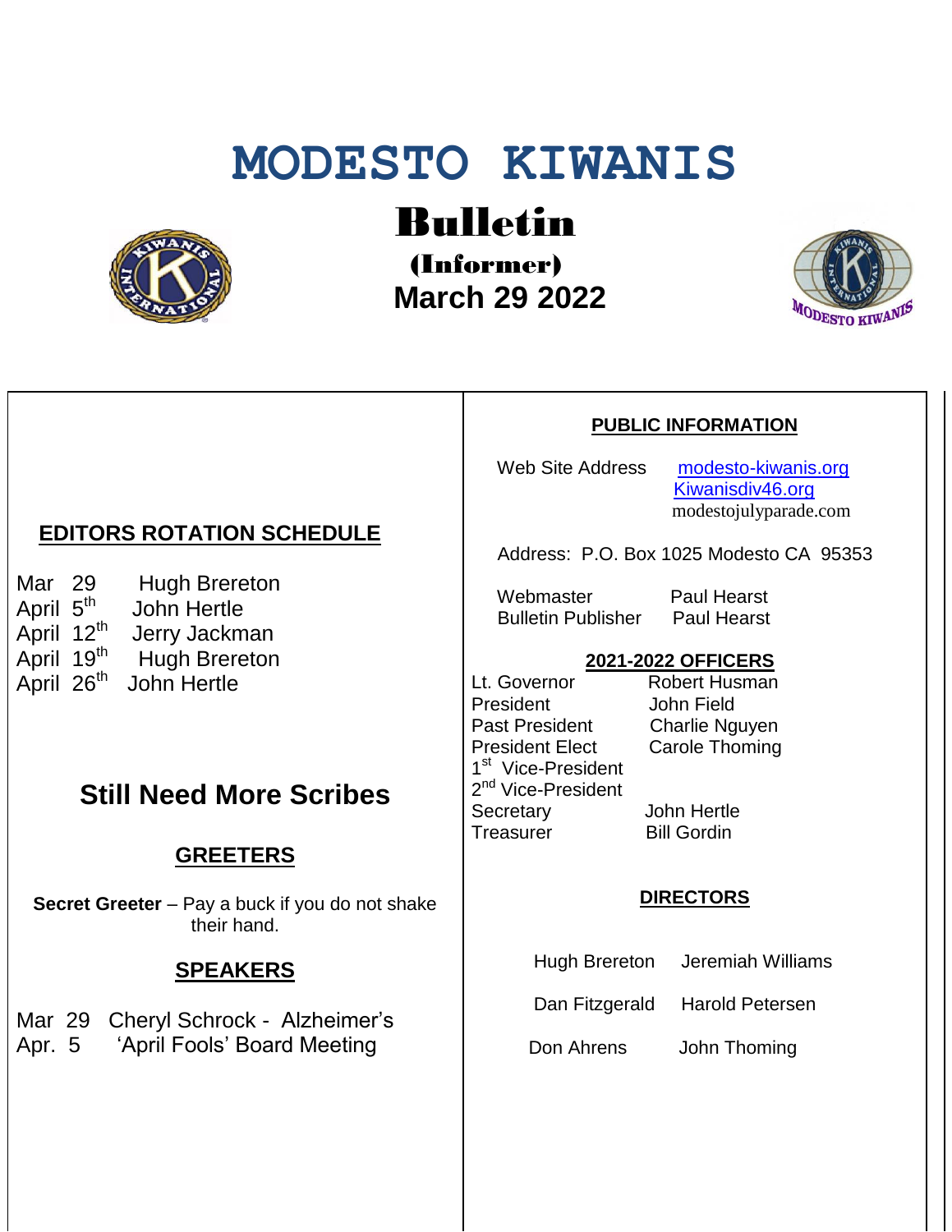**Paul Hearst**: *Pledge*; **Don Ahrens**: *Song*; **John Fields:** *Prayer* All well done, I'm told. (I was late)

 2. Club Board of Directors meeting will be after the general meeting next Tuesday afternoon

 3. **John Fields** reported on the 4th of July Parade Committee meeting on March 28, 2022.

-this year's *4th of July Parade* will be: -on the Holiday Monday of the 4th of July weekend (does not always occur that way)

-it will the 149th Parade.

-and next year will be the the 150th parade -Margaret Trammel and Pat Glattke are on the committee -*Modesto Junior College* is the "Grand Marshal" of the Parade, as it were, as it celebrates its 100th Anniversary

. -Its President, Community Development dean, and maybe a few others will be present at a general meeting in April to discuss their involvement in the Parade

-*"The Terry McGrath Family"* will be the "Champions of the 4th, leading the Parade. This honors one of our Club's best members (over 40 years in the Club), a very active community benefit person working for Modesto's benefit in many ways over his lifetime.

-the next meeting shall be at 6:00 on April 26, 2022 -over the years, MJC has had 750,000 students study there.

4. **Don Ahrens**, while in the Air Force at Castle Air Force Base, studied at MJC from 1963 to 1964,, and went onto San Jose State University to receive his Bachelor's degree, eventually to receive his Doctorate in Meteorology. What was cool, is that he applied to teach at MJC and was taught there for about thirty years. The college taught classes in Merced as there was no Merced College back then

5. **John Fields** studied at MJC, and he went onto a career in dentistry.

6. **John Thoming** was a student at MJC 62 years ago.

7. **Jerry Jackman** attended MJC for three years (?), with over 100 units, (I think he said). Later, he received his Bachelor's degree at a university too